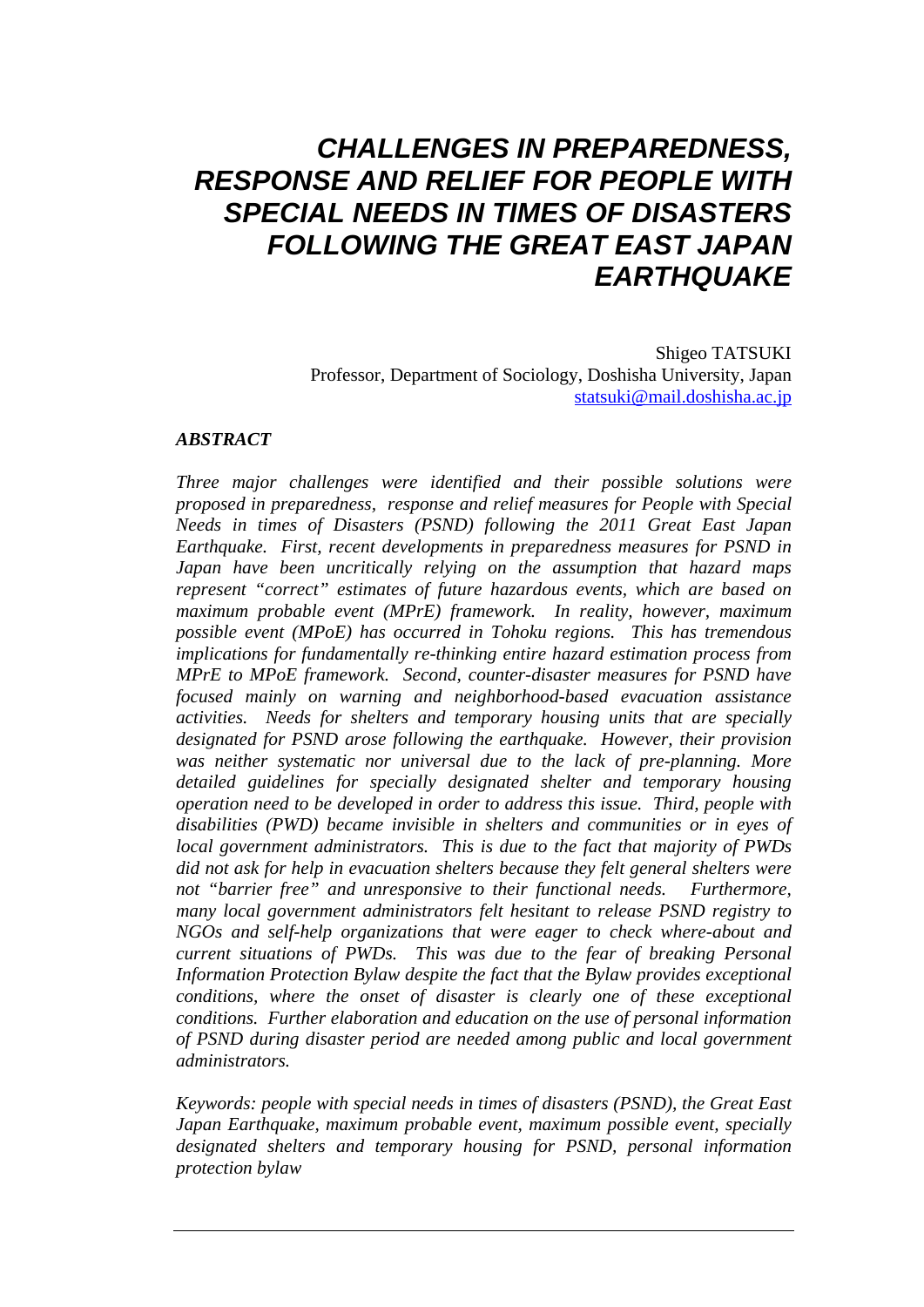# **1. INTRODUCTION**

#### **1.1 Counter-disaster measures for PSND in Japan**

The issue of special needs population gained high attention after 2004 when a series of natural disasters hit the Japanese Archipelago. Those included July Niigata-Fukushima flood, October typhoon 23 and October Niigata Chuetsu earthquake disasters, wherein notably more than 60% of the victims were over the age of 65. As a response to these tragedies, Japan's Cabinet Office established a committee on "Communicating Disaster Information and Evacuation and Sheltering Assistance for the Elderly and Other Population during Heavy meteorological and Other Disasters." The committee published the first edition of the "Evacuation/Sheltering Assistance Guideline for People with Special Needs in Times of Disasters" in the following March 2005. After the guideline publication, the term *saigaiji-youengosha* or People with Special Needs in Times of Disasters (PSND) was popularized in place of *saigai-jakusha* or Disaster Vulnerable Population. PSND is defined as "a person who is able to function daily, whereby living independently given the proper resources and services when necessary".

Following another series of heavy rainfall, flood and land slide disasters in the year 2005, another Cabinet Office committee conducted field research of the 2005 meteorological disaster sites and revised the evacuation and sheltering assistance guideline in March 2006. The 2006 guideline emphasized 1) establishing a special team in each municipal government that was in charge of coordinating assistance to the target population, 2) encouraging the information sharing of special needs population within the local government and, if possible, with local community organizations such as neighborhood associations and community emergency and response team, and 3) planning individualized evacuation and sheltering procedures for each PSND.

In the following fiscal year 2006, the committee on PSND continued working on more detailed procedures and workflows in order to collect, to share information on PSND and to make individualized evacuation and sheltering assistance plans. In March 2007, the committee published the "Report on Preparedness Procedures for PSND." The 2007 report emphasized the establishment of a system to assist PSND by facilitating cooperation between the local/municipal government disaster management department and its health and welfare department. The role of the disaster management department is to provide local hazard information, while the health and welfare department provides information on potential vulnerabilities within the target population. The 2007 report encouraged the use of map where potential vulnerable individuals such as the frail elderly and people with disabilities (PWD) are projected onto multiple hazard layers such as flood, landslide and seismicity. The map can help identify who are at more risk because of their functional needs as well as of their geographic locations.

Since the publication of the 2006 guideline and the 2007 report, the Fire and Disaster Management Agency (FDMA) has requested every municipality in the country to formulate its own master plan that directs policy formation on PSND assistance, to identify potential target groups, to clarify ways to collect and share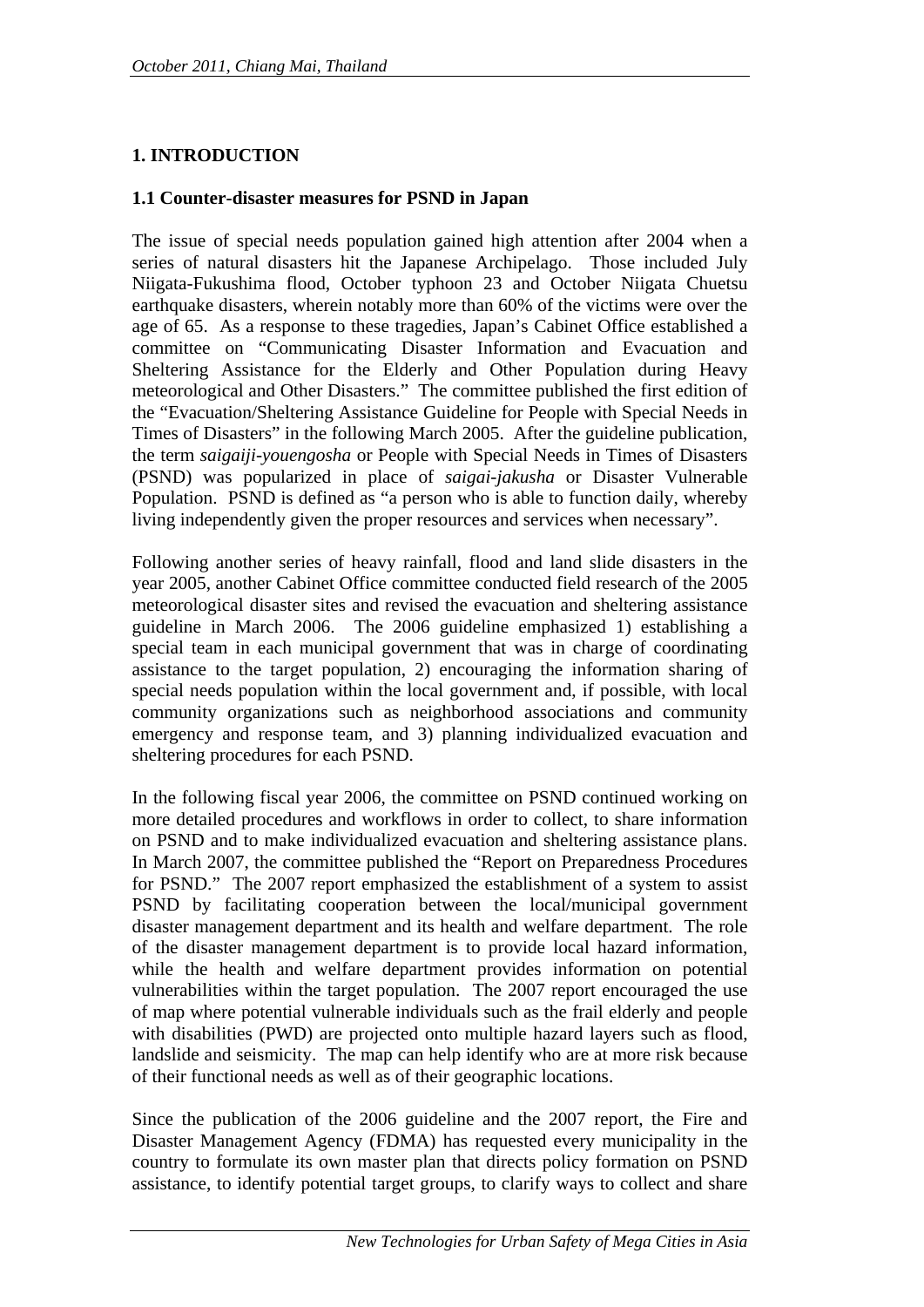their personal information. Based on the master plan, municipalities have been further encouraged to start project planning to assign local resident helpers to each individual PSND in time of evacuation. According to the survey conducted by FDMA, as of April 1, 2011, 1,262 out of 1622 municipalities (76.8%) finished formulating PSND assistance master plan and additional 349 municipalities (21.2%) were expected to finish within one year. Similarly, 864 (52.6%) municipalities reported that they have finished creating and have been updating the PSND directory. 684 (41.5%) municipalities said that they were currently in the process of making the directories. Municipalities have been working hard even on assigning local residents/helpers to each PSND for evacuation, much more time consuming process. 361 (22.0%) reported that they have completed the assignment, 998 (60.7%) in the process, and 285 (17.3%) not yet initiated (FDMA, 2011).

# **1.2 Kobe PSND Mapping Project**

Tatsuki and Comafay (2010) reported the 2008 Kobe PSND Mapping Project, which was characterized by a combined use of GIS and the social survey in order to assess overall hazard vulnerability of PSNDs. In response to the FDMA request as explained in the above, 1.5- million-resided Kobe city administration collated separate social service recipient databases, resulting in an integrated registry involving one hundred and twenty thousand individuals who were considered being potentially vulnerable in time of disaster. The registry database identified 4,329 people with physical disabilities in 107- thousand-resided Hyogo Ward. The 2008 project geocoded and mapped them on land slide, flood and tsunami hazard layers. 914 individuals were found residing in hazardous areas (see figure 1).



Figure 1: Persons with disabilities living in Kobe's Hyogo ward  $(N= 4,411)$ 

These 914 individuals were then visited by interviewers and 612 or 67% responded to a structured questionnaire which measured demographics (i.e., age

*Challenges in Preparedness, Response and Relief for People with Special Needs in Times of Disasters following the Great East Japan Earthquake*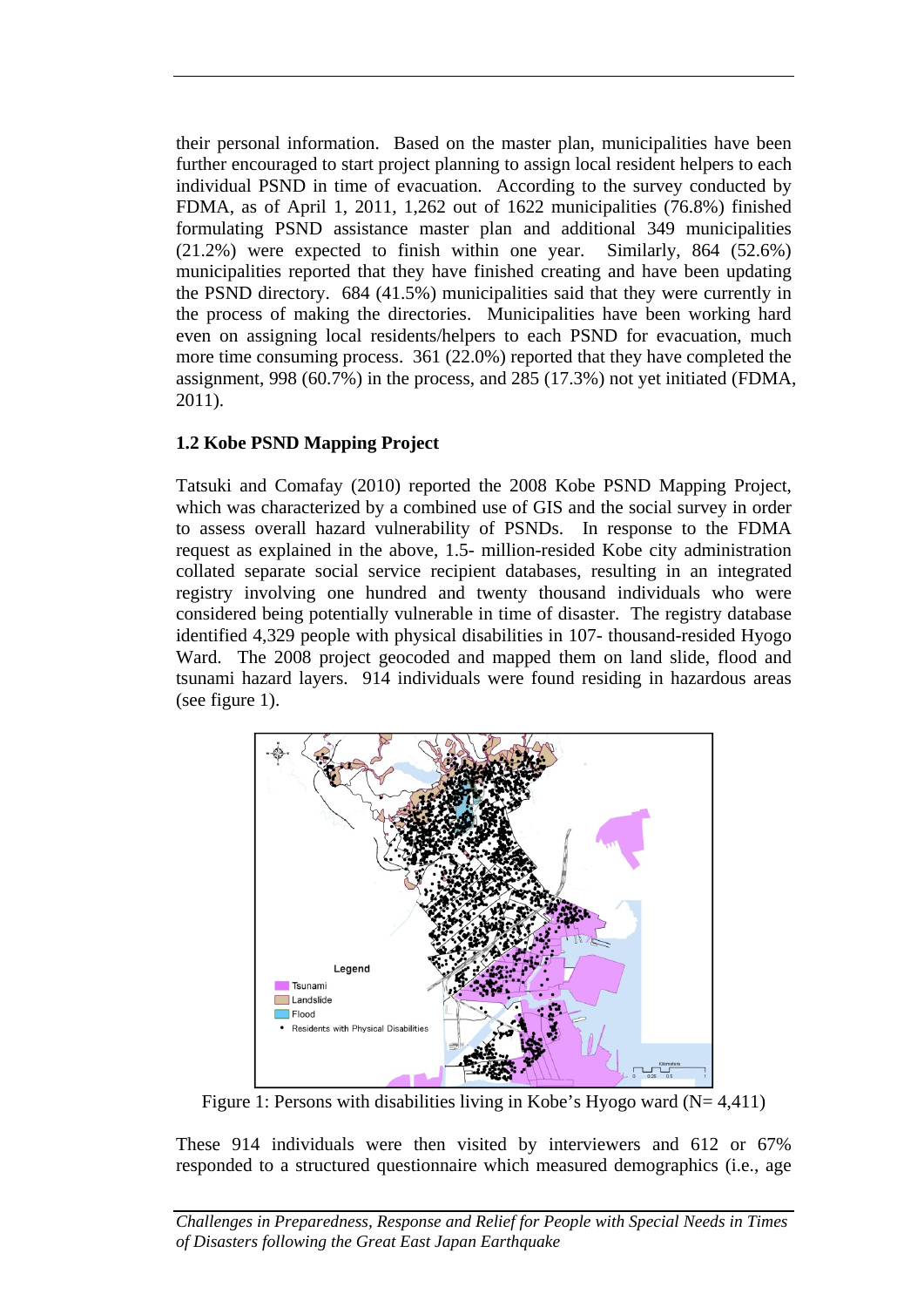and gender), levels of disability, social isolation, housing fragility, and physical immobility. The 2008 project was based on the person-in-environment model of vulnerability, which defined hazard vulnerability (V) as a function of hazards (H), person (P), and environment (E) factors or  $V = f(H, f(P, E))$  as illustrated by figure 2.



Figure 2: Person-in-Environment model of mapping hazard vulnerability

Based on the model, an overall vulnerability score was then calculated as a function of hazards and the five variables for each respondent. As a result, 17% of those who responded were found the most vulnerable and requiring priority assistance in time of disaster (see figure 3).



Figure 3: Overall vulnerability scores mapped on to hazard layers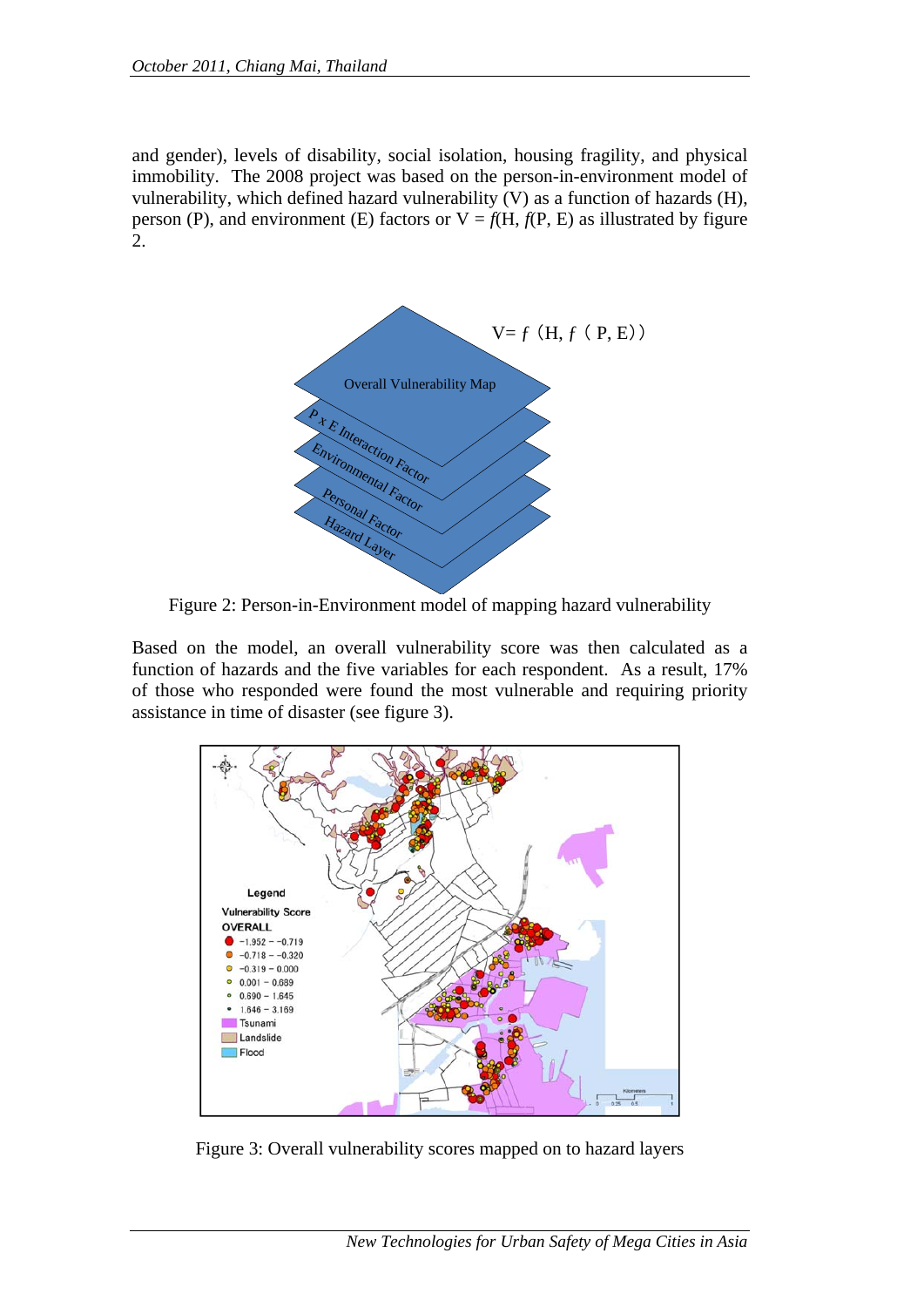

Figure 4: PSND kernel density estimation weighted by overall vulnerability index

Furthermore, a social vulnerability weighted kernel density map of people with special needs was created (see figure 4). This map indicated which particular areas require more human resources for assisting a special needs population for evacuation and sheltering. The project product maps helped representatives from special needs groups, community emergency response teams, community social services, and emergency management centers initiate evacuation and sheltering assistance planning in the project areas.

The 2008 Kobe PSND mapping project was an attempt that aimed to provide a standardized method using individual social vulnerability mapping as analysis tool to identify more comprehensively the risks that could affect a given community. This could help different stake holders, special needs groups, community emergency response teams, community social services, and emergency management centers initiate evacuation and sheltering assistance planning in high risk communities.

## **2. THREE CHALLENGES IN PSND COUNTER-DISASTER MEASURES AFTER MARCH 11, 2011**

Despite the above mentioned nation-wide efforts on PSND counter-disaster measures in recent years, serious problems confronted municipalities, communities, PSNDs and their families at the onset of March 11 Great East Japan Earthquake Disaster. From three reconnaissance missions conducted by the author team in March and April, at least three major challenges were identified in preparedness, response and relief measures for PSND. Those were namely 1) challenges on identifying people at risk by re-thinking "correct" hazard estimates, 2) challenges on pre-planning specially designated shelters for people with special needs, and 3) challenge on utilizing personal information on PSND. Each challenge is explained in the following sections.

*Challenges in Preparedness, Response and Relief for People with Special Needs in Times of Disasters following the Great East Japan Earthquake*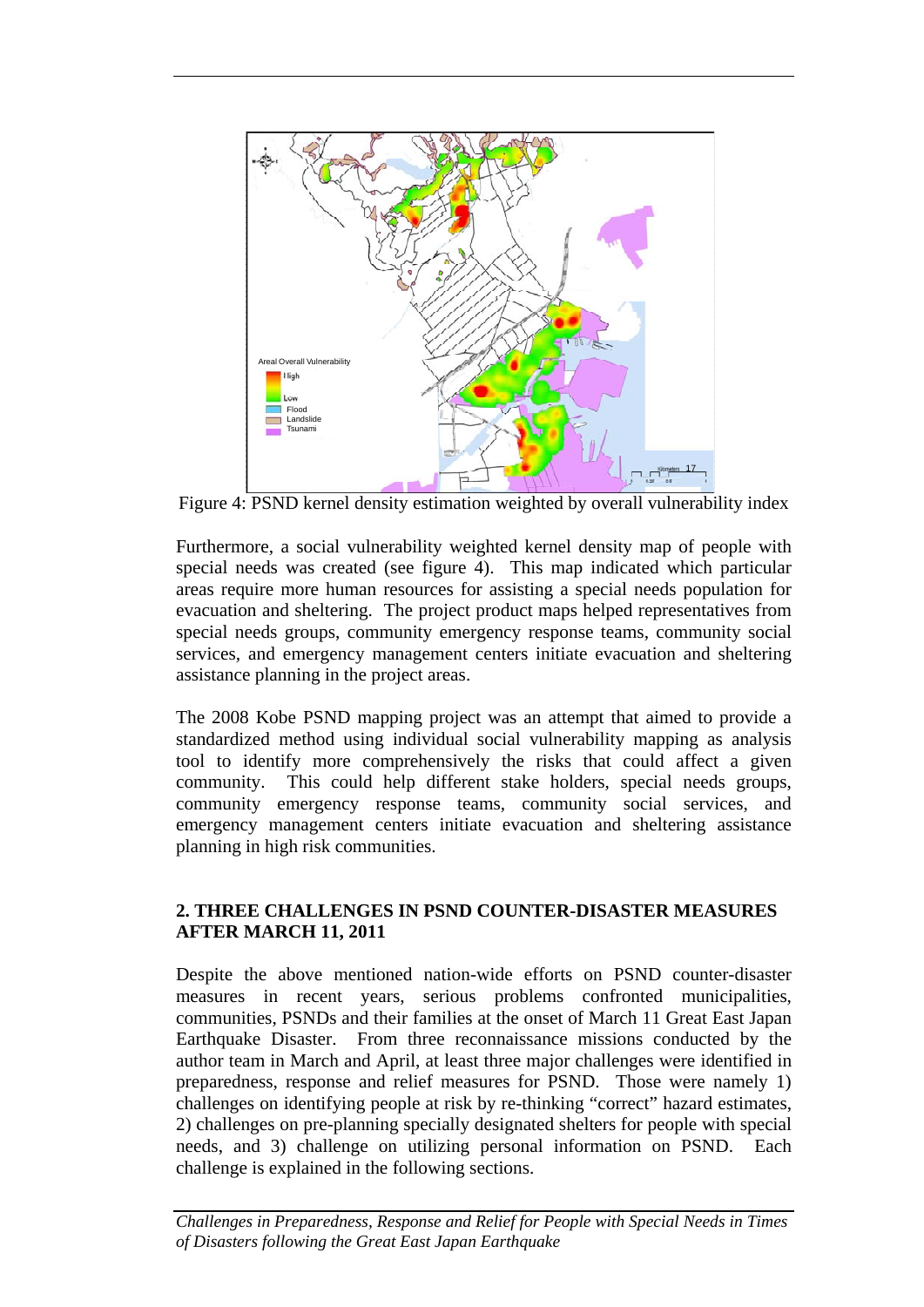## **2.1 Challenges on identifying people at risk: Re-think "correct" hazard estimates**

Recent developments in preparedness measures for PSND in Japan have been uncritically relying on the assumption that hazard maps represent "correct" estimates of future hazardous events. As figure 5 in the below illustrates, this turned out to be a horribly wrong assumption. Hazard maps were created according to *maximum probable event* (*MPrE*) framework. In reality, however, *maximum possible event*  $(MP_0E)$  has occurred in Tohoku regions. This has tremendous implications for fundamentally re-thinking entire hazard estimation process from  $MP<sub>r</sub>E$  to  $MP<sub>o</sub>E$  framework.



Figure 5: Tsunami hazard map and actual inundation east of Rokugo Junior high school, Wakabayashi ward, Sendai city

In the previous section, the person-in-environment model of hazard vulnerability (V) was introduced as a function of hazard (H), person (P) and environment (E) factors or  $V = f(H, f(P, E))$ . In practice, hazard factor was estimated by *maximum probable event* framework and therefore the model could be represented as  $V =$ *f*(*MPrE*, *f*(P, E)). The challenge here is to replace *maximum probable event* hazard estimate with an alternative hazard estimate by incorporating *maximum possible event* framework. The modified person-in-environment model will therefore be represented as  $V = f(MP_0E, f(P, E))$ .

## **2.2 Challenges on pre-planning specially designated shelters for people with special needs**

As was described in the introduction, counter-disaster measures for PSND have been focusing mainly on warning and neighborhood-based evacuation assistance activities. Needs for shelters and temporary housing units that were specially designated for PSND arose following the March 11 earthquake. However, their provisions were neither systematic nor universal due to the lack of pre-planning. This is partly due to the fact that the 2006 guideline or the 2007 report has not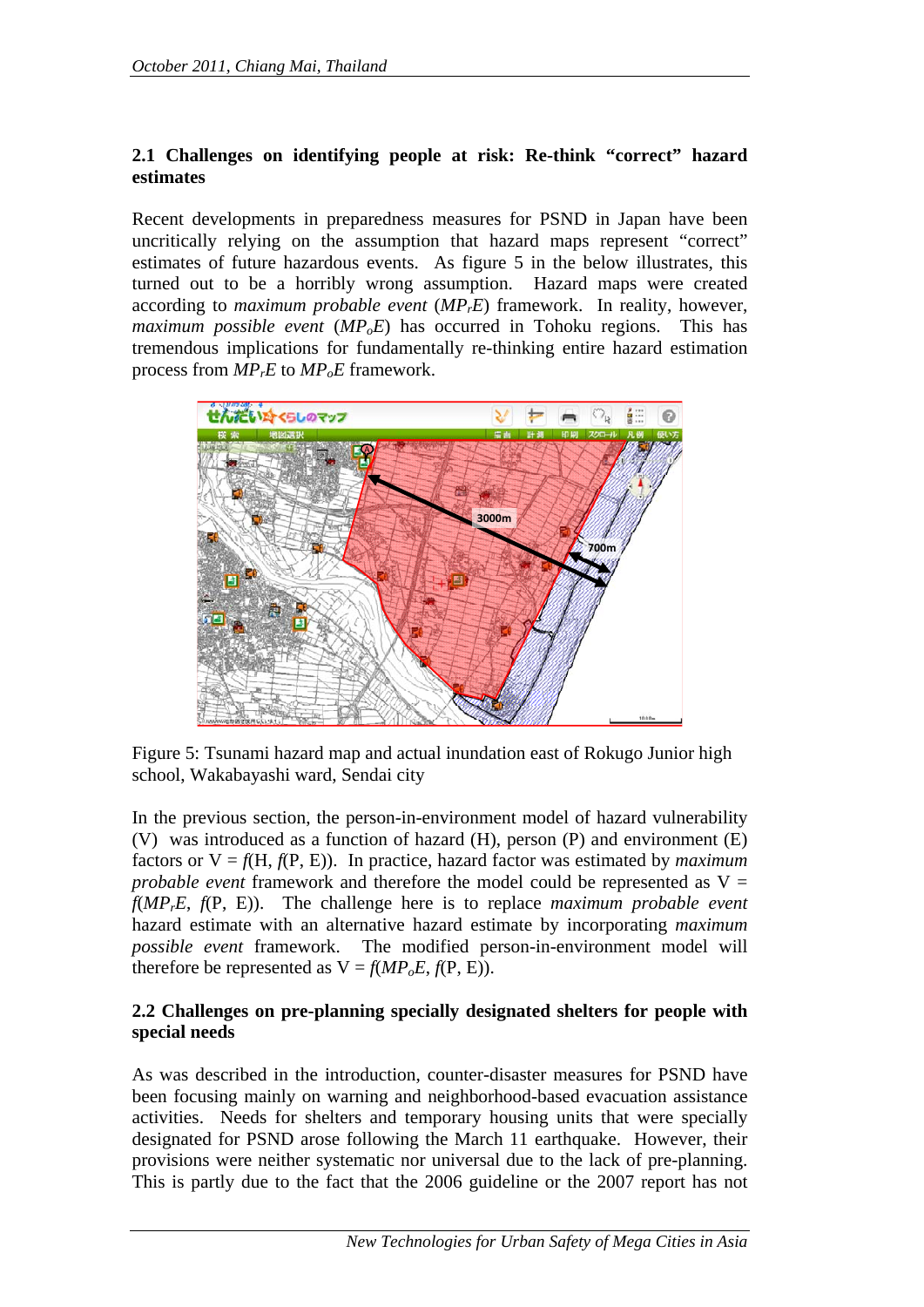provided detailed procedures on sheltering assistance planning for PSND. The concept of specially designated shelter for PSND or *fukushi-hinansho* emerged in 2004 from the discussions by the committee on "Communicating Disaster Information and Evacuation and Sheltering Assistance for the Elderly and Other Population during Heavy meteorological and Other Disasters." It was recognized that general evacuation shelters as shown in figures 6 and 7 were not capable of responding to special or functional needs of PWD and the frail elderly. Functional needs include those in "communication, medical needs, maintaining functional independence, supervision, and transportation" (Kailes and Enders, 2007, p.234) that arise in times of disaster. The committees on PSND assistance, however, have not spent enough time to clarify requirements for, procedures or guidelines of specially designated shelters. Most hazards that the PSND committees have been studying since 2004 have mainly been meteorological and therefore sheltering needs were short-term and considered being less lifethreatening than evacuation needs.



Figure 6: School Gym Shelter at Rokugo junior high school, Sendai City (April 6, 2011)



Figure 7: Arahama Residents on the 1st Floor Classroom at Hakken junior high school (April 6, 2011)

The March 11 earthquake disaster created a situation where a very large number of people rushed to general shelters and the length of stay was relatively long, creating high functional needs from PSND. This apparently required alternative shelters. Disaster hit municipalities responded to this situation in un-uniform manners. In the case of Sendai city, the city administration had already made preplanned arrangements/compacts for alternative sheltering service with 52 local social service providers prior to the March event. Some of those compacted shelters conducted study seminars and practice drills in the previous year. Thanks to these preparations, some responded to the city administration request quickly and the other even voluntarily initiated sheltering operations. In total, 26 shelters operated and served about 260 individuals in Sendai city (see figure 8).



Figure 8: Specially Designated Shelter at Miyagino Day Service Center for PWD, Sendai City (April 5, 2011)



Figure 9: Specially Designated Shelter at Yugakukan Sport Center Gym, Ishinomaki City (http://road.nippon-foundation.or.jp/2011/04/007 fcd1.html)

*Challenges in Preparedness, Response and Relief for People with Special Needs in Times of Disasters following the Great East Japan Earthquake*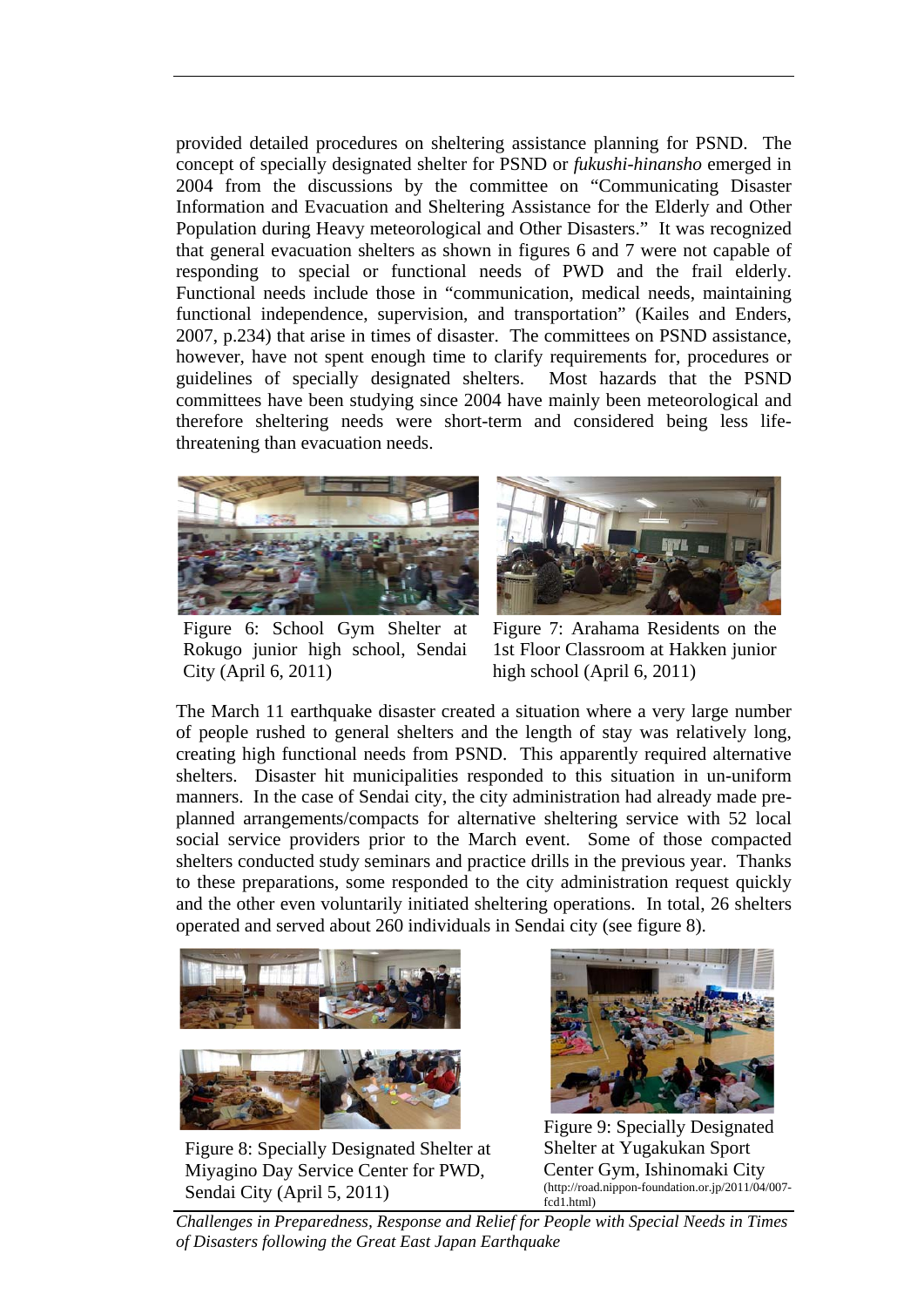Downtown center of Ishinomaki city was badly damaged by March 11 tsunami forcing more than thirty thousand people or about one fifth of its population in general shelters at its peak. A medical doctor helping one of a large general shelters strongly demanded the city administration that an alternative shelter be provided for the frail elderly, PWDs and those out-patients that did not require intensive medical care from the tsunami unaffected Ishinomaki Red Cross hospital. The city temporally designated Inai junior high school gym and then later moved the 20 to 30 shelter occupants to Yugakukan sport center gym (see figure 9) on March 29. Yugakukan gym eventually accepted about 130 people including PSNDs and their family members. Yugakukan shelter was staffed initially by most of Ishinomaki Municipal hospital doctors, nurses and social workers who lost their work place due to the tsunami attacks. Volunteer doctors, nurses, social workers, nursing care workers and public administrators from other prefectures came to the Yugakukan shelter and assisted the operation from early April.

It should be noted that Ishinomaki city was renowned for its city wide community-based evacuation planning initiatives for PSNDs. The city was recognized as one of the ten model municipalities on PSND preparedness master planning as early as year 2004. By the end of year 2010, 401 out of 421 administrative districts in the city completed individualized evacuation planning for each PSND in the neighborhood. The city's master plan for PSND, however, did not include planning on specially designated shelters. Inai junior high school and later Yugakukan shelter operations were all improvised by city hospital doctors and nurses with the support from the city. The city, however, was not aware of special service provision clause in Disaster Relief Act that qualified additional financial compensations on top of general service provisions from the national government. It was not until almost the end of April that the city formally designated Yugakukan as the specially designated shelter for PSND. To sum up, specially designated shelters operated in Ishinomaki city but the operation remained lacking formal logistic support foundation for a prolonged period of time.



Ochiai Nursery School Shelter (http://www.toshinkai.or.jp/image/C8EFBAD2C3CFC7C9B8AFCAF3B9F0.pdf)

Figure 10: Specially Designated Shelters at Shunpoen Special Nursing Home (Top) and Ochiai Nursery School (Bottom)

Like Ishinomaki, more than twelve thousand or one sixth of Kesennuma city population rushed to general shelters after the earthquake and tsunami in March. Until April, the frail elderly, PWDs and small children were all mixed with other evacuees who looked after those in needs at general shelters. In some shelters, partition cardboards were used to separate PSNDs from general evacuees in order to provide some privacy. On April 7, the city administration

officially opened the first specially designated shelter for PSND on an unused nursery school site (see figure 10). In the following two weeks, additional four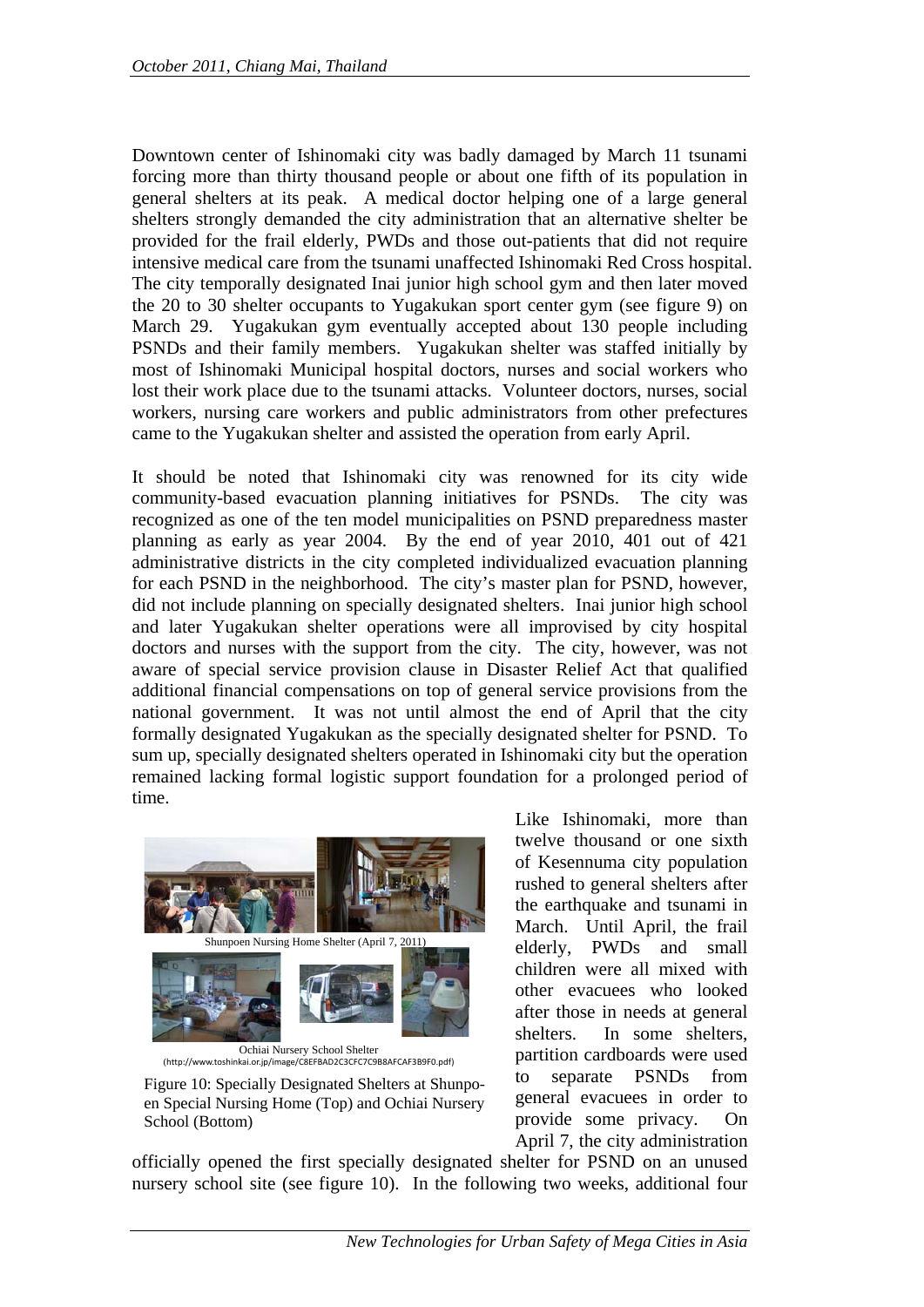specially designated shelters were opened. Shunpo-en special nursing home for elderly (see figure 10) was one of those four new specially designated shelters. It was serving 60 elderly residents as well as more than one hundred general evacuees and some PSNDs from the neighborhood after the March disaster. Those PSNDs were taken care by the home staff workers. The director, however, was afraid of financial burden to run specially designated shelter for an extended period of time. Later in April, the city administrators learned that official designation would allow additional care service provision from Disaster Relief Act. This was on top of the provision of regular service hours as prescribed by long-term care insurance scheme. This alleviated tremendous financial burden which the city and/or the designated shelters like Shunpo-en home might have had to bear otherwise. In other words, Kesennum city also lacked pre-planning on specially designated shelters and the administration was not aware of legal framework (i.e. Disaster Relief Act special service provision clause) to operate these shelters.

In conclusion, municipalities other than Sendai city did not have compacts on specially designated shelter operations with social service providers. It took nearly three weeks for Ishinomaki and Kesennuma to formally designate such shelters after the earthquake. It was learned that they were hesitant because they believed their facilities would not meet the standard for specially designated shelters, as outlined in pre-disaster planning manuals. Additionally, many local officials were unaware of the special service provision clause of the Disaster Relief Act covering shelters for people with special needs. Nonetheless, these kinds of sheltering operations did emerge. Had the local municipalities officially declared that they were operating special-needs shelters, they would have been eligible for additional resources at the onset of the even from both the national and prefectural governments. More detailed guidelines for specially designated shelters and temporary housing operation for PSNDs need to be developed in order to address this issue.

#### **2.3 Challenges on Utilizing Personal Information on People with Special Needs in Times of Disasters**

Among different types of PSNDs, people with disabilities (PWD) were invisible in shelters and communities or in eyes of local government administrators. This was due to the fact that majority of PWDs did not ask for help in general shelters because they felt general shelters were not "barrier free" and unresponsive to their functional needs. Furthermore, many local government administrators felt hesitant to release PSND registry to NGOs and self-help organizations that were eager to check where-about and current situations of PWDs. This was due to the fear of breaking Personal Information Protection Bylaw despite the fact that the Bylaw provides exceptional conditions, where the onset of disaster is clearly one of these exceptional conditions. In fact, Minamisoma city officials did release that information to a local NGO, and in Higashimatsushima, members of groups who worked on behalf of disabled persons, such as the Japan Disability Forum, were allowed to accompany public health nurses on their home visits. Other cities might have been using similar approaches, but it appeared that in most affected areas officials were unaware of the needs of mentally ill and developmentally